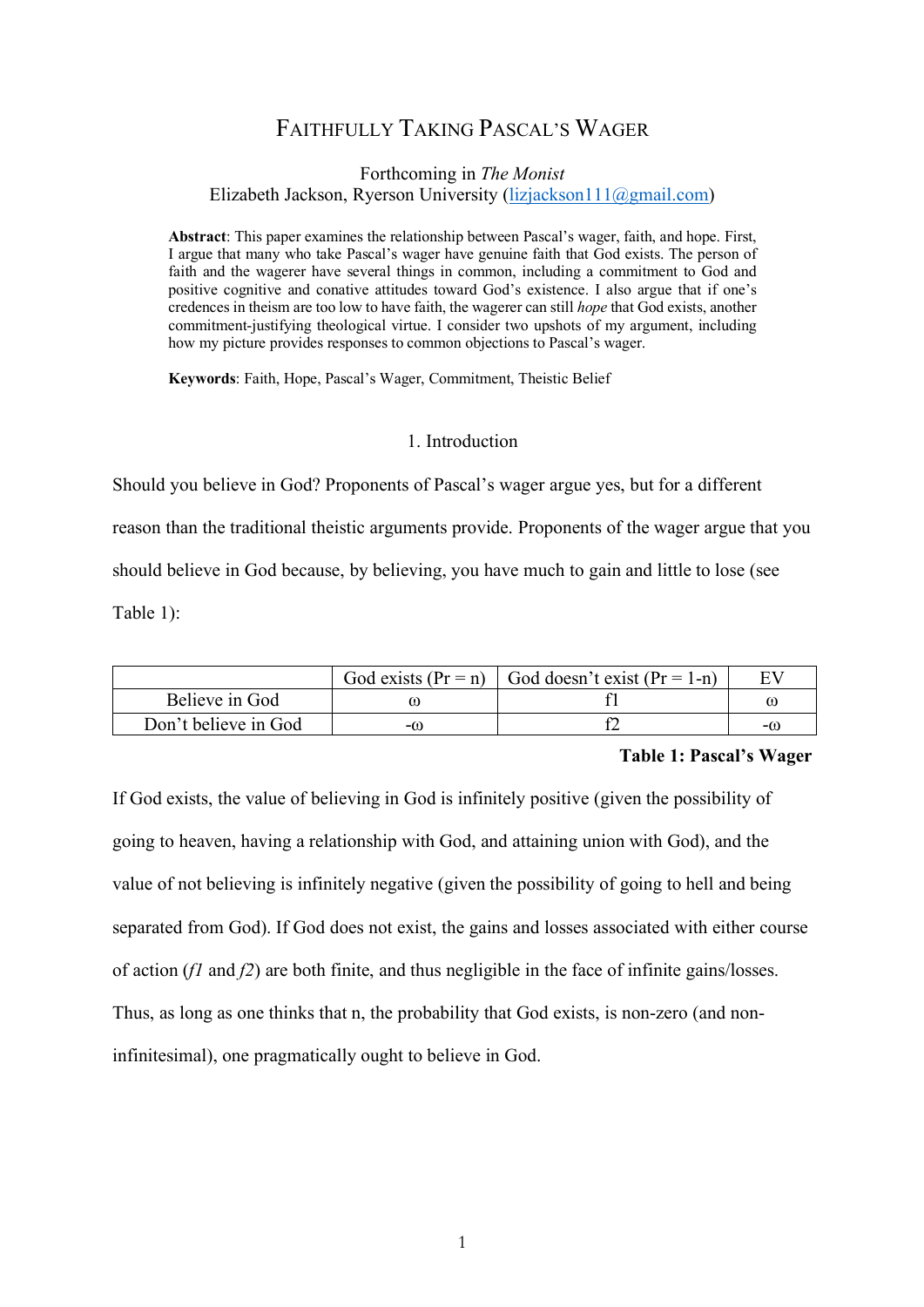The wager has been criticized on a variety of fronts, but I will set aside many classic objections for the purposes of this paper. <sup>1</sup> Here, I'm concerned with a worry that has to do with the *motives* associated with taking the wager. William James (1896/1956: 6) explains the worry as follows: "We feel that a faith in masses and holy water adopted willfully after such a mechanical calculation would lack the inner soul of faith's reality; and if we were the place of the Deity, we should probably take particular pleasure in cutting off believers of this pattern from their infinite reward."

Along these lines, some claim that those that take Pascal's wager are simply motivated by a fear of hell or a selfish desire to get the rewards of heaven.2 But these sorts of motives don't seem to underlie a genuine theistic commitment. Furthermore, as James suggests, God wouldn't be pleased with someone who takes Pascal's wager because doing so is associated with these bad motives. Then, it's not even clear that believing in God for Pascalian reasons would realize the positive outcome reflected in Table 1.

To respond to this objection, my goal in this paper is to show how taking Pascal's wager need not reflect poor or selfish motives. What's more, I argue that there's a way of taking Pascal's wager that demonstrates genuine faith. Second, I'll argue that even if the wagerer's confidence in theism is too low to demonstrate faith, taking the wager can demonstrate *hope*. I'll show how, on both pictures, taking the wager expresses worthy motives, and that both faith and hope can underlie a genuine, rational, and virtuous theistic commitment.

The paper is structured as follows. In **Section 2**, I'll clarify what exactly counts as taking Pascal's wager. Then, I'll show how the wagerer has quite a bit in common with recent (plausible) accounts of religious faith, and argue that if one takes Pascal's wager, one

<sup>&</sup>lt;sup>1</sup> A co-author and I respond to many other objections to Pascal's wager, such as the many gods objection, mixed strategies objection, and Pascal's mugging, in Jackson and Rogers (2019).

<sup>2</sup> Other proponents of this objection include Flew (1976), Mackie (1982: 203), Oppy (1991: 167), Golding (2018).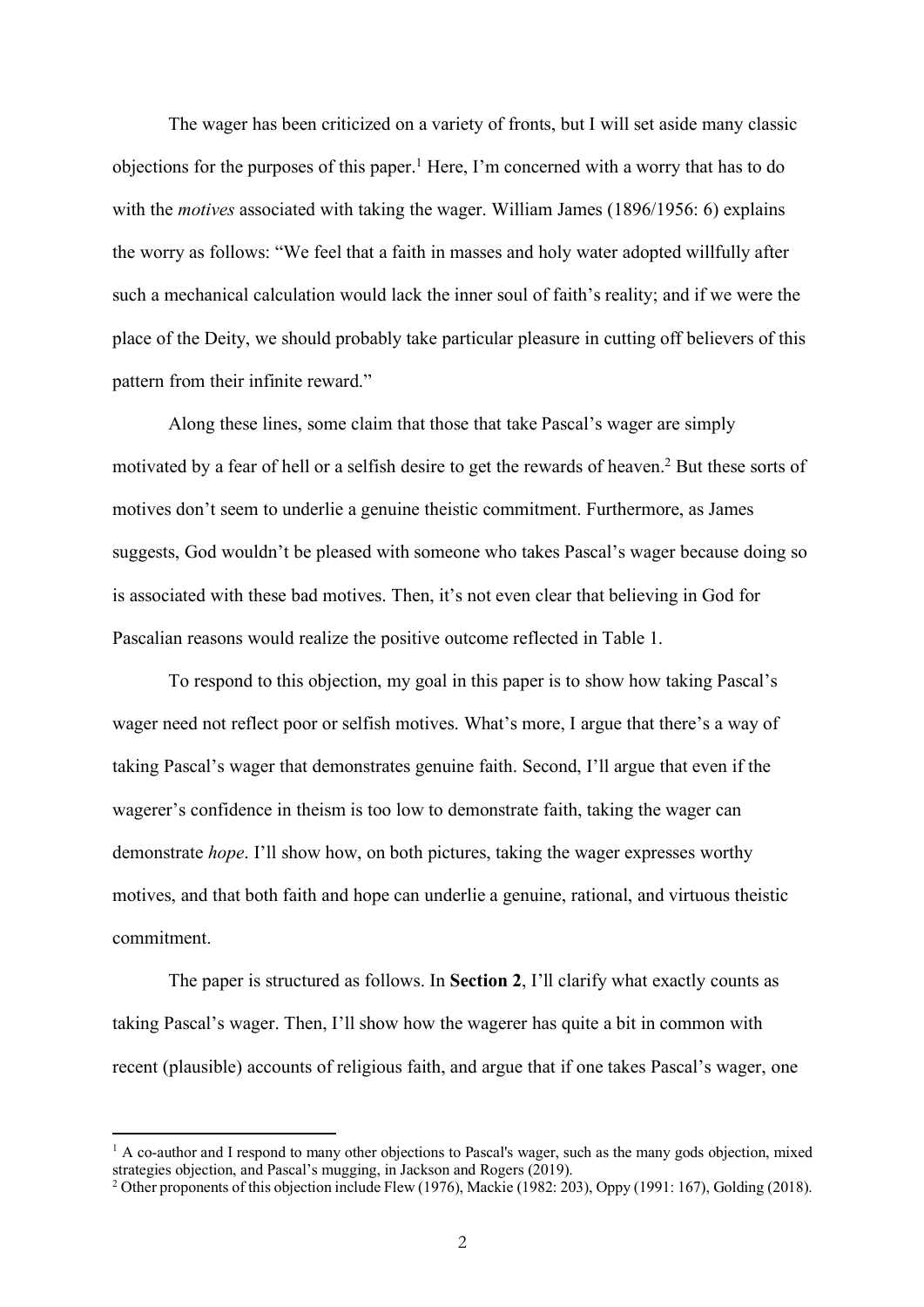has faith that God exists. I then consider a few upshots of this connection. In **Section 3**, I'll address hope, and how, if the wagerer doesn't meet the requirements for having faith, she may nonetheless have hope. In **Section 4**, I conclude.

#### 2. Faithfully Taking Pascal's Wager

## 2.1 Taking Pascal's Wager

My goal in this paper isn't to argue that it is impossible to take Pascal's wager with poor motives. Of course this is possible. My goal is to carve out a way that one could take the wager virtuously, in a way that demonstrates genuine faith or genuine hope. Further, I'll show how Pascalian reasoning can underlie and rationalize a genuine theistic commitment. What do I mean by "taking the wager"? Roughly:

**Taking Pascal's Wager:** making a commitment to God, largely motivated by nonepistemic reasons.

A few clarifications about this. First, 'making a commitment to God' should be read broadly. It includes as least two ways of wagering—the *doxastic wager*, i.e. a belief-oriented wager that involves choosing to believe that God exists or taking steps to induce belief in God. The second is the *acceptance wager*, i.e. an action-oriented wager that involves accepting, or acting as if, God exists, and going to church, praying, reading Scripture, immersing oneself in a religious community, etc. <sup>3</sup> Some have worried that the doxastic wager is problematic for various reasons—a common worry is that we don't have the right kind of control over our beliefs.<sup>4</sup> While I'm not convinced this objection is ultimately devastating for the doxastic wager, we need not take a stand on this here. Furthermore, others have pointed out that taking the acceptance wager could eventually induce belief, so the acceptance wager and the

<sup>&</sup>lt;sup>3</sup> Rota (2016) defends the acceptance wager

<sup>4</sup> Those who object to the doxastic wager include Mackie (1982: 201), Duff (1986: 108), Jordan (1998: 173, 2006: 38). I respond to these worries in Jackson (forthcoming).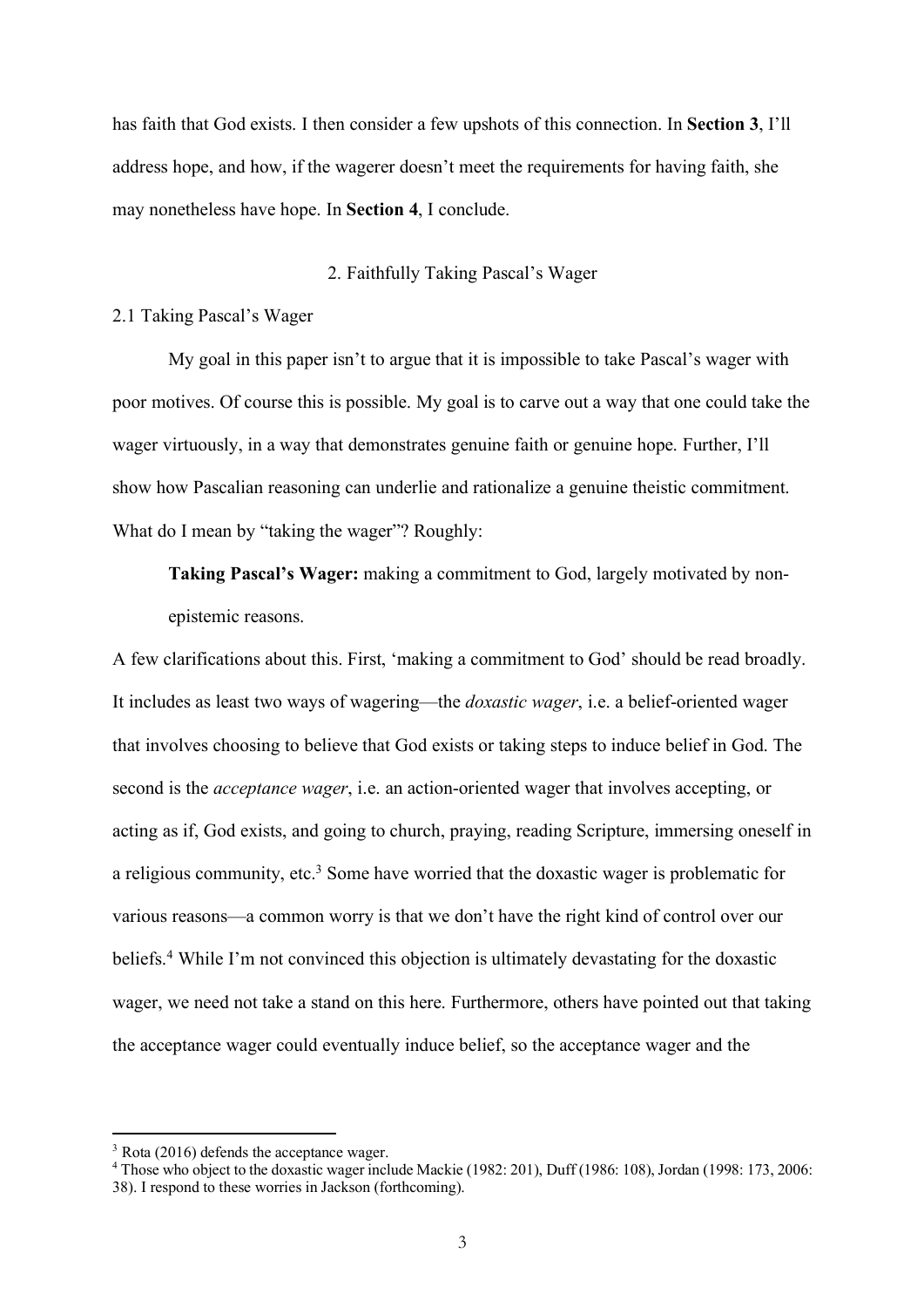doxastic wager may be connected. Nonetheless, it is helpful for our purposes to distinguish these two ways of wagering, in terms of belief or action.

Second, 'non-epistemic reasons' include both practical and moral reasons. On the traditional version of the wager, the wagerer's primary concerns are practical. However, Rota (2016) has argued that one might wager for *moral* reasons, whether that be the well-being of others or those close to you, or even considerations about what God would desire or require, if God existed. Thus, the positive consequences associated with wagering can be either practical or moral.5 I say that the wagerer will be *largely* motivated by non-epistemic reasons because, a recent lesson from the literature on Pascal's wager is that probability matters, even in the infinite case. This is for at least two reasons. One, the probability of God's existence must be non-zero (and non-infinitesimal) to even get the wager off the ground. Two, the most plausible response to the many gods and mixed strategies objections to Pascal's wager acknowledges that the probabilities of various religions matter—in deciding both whether to wager on God and what religion to wager on.<sup>6</sup> So epistemic reasons have a role to play, even if not a starring role.

Third, the wagerer I am concerned with is motivated primarily by the goodness of the outcome of God's existence, given they commit to God—the shaded box in Table 2.

|                      | God exists | God doesn't exist |         |
|----------------------|------------|-------------------|---------|
| Believe in God       | ω          |                   |         |
| Don't believe in God | -0         |                   | $-$ (!) |

## **Table 2: Why Take Pascal's Wager**

The wagerer reasons that if God exists and they commit to God, that would be a very good thing. They realize that, if God existed—a powerful, good being who created the universe— God is someone they would want to pursue and commit to. Thus, even the possibility God

 $<sup>5</sup>$  See Jackson (MS) for an exception to this—a version of the wager that appeals to epistemic consequentialism.</sup> so the expected epistemic value of wagering gives one an *epistemic* reason to believe in God. 6 See, e.g. Jackson & Rogers (2019) and Chen & Rubio (2020).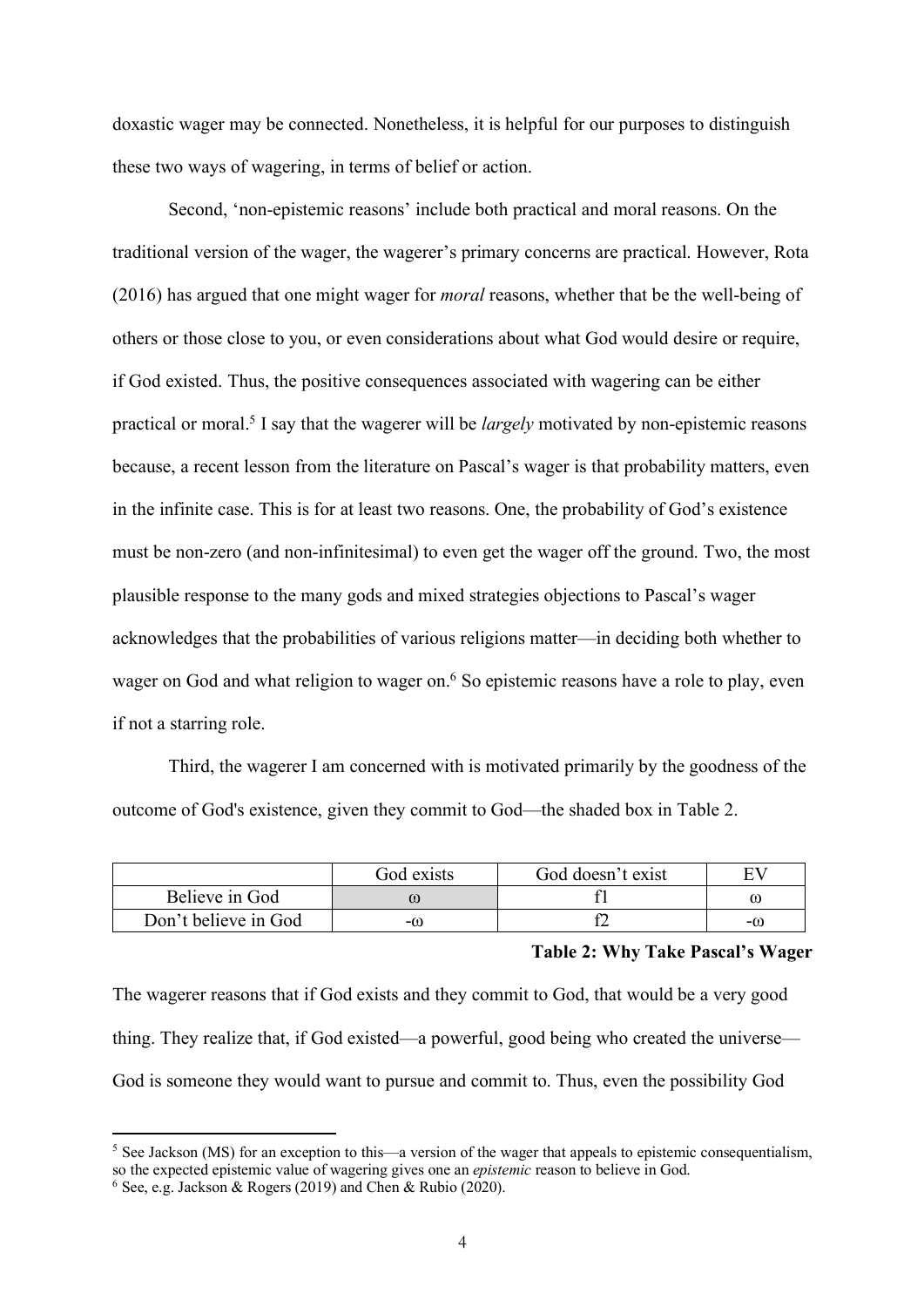exists provides a strong reason to pursue a relationship with God, because knowing such a being would be so incredibly valuable.<sup>7</sup> Whether this goodness is pragmatic, moral, or both, they maintain that committing to God if God exists would lead to a positive outcome, and this is the primary reason that they wager. Once they commit, then they maintain that God's existence would be a good thing.<sup>8</sup> After all, they've bet their life on it.

# 2.2 The Nature of Faith

 $\overline{a}$ 

Now, we turn to a second question, that may at first seem unrelated to Pascal's wager: what is faith? More specifically, we'll focus on the question: what is to have faith that a proposition is true?

To answer this question, consider the difference between two kinds of mental states. *Cognitive* mental states have a mind-to-world direction of fit. They represent the world. They are normally truth-tracking, responsive to evidence, and evaluable from primarily an epistemic point of view. Examples of cognitive mental states include beliefs, credences, or probability-beliefs.

*Conative* mental states, by contrast, have a world-to-mind direction of fit. They reflect what an agent takes to be desirable or valuable, and are inherently motivating. They needn't involve evidence or epistemic justification for their contents. (I can desire that p, even knowing p is false—e.g. I desire a catastrophe never occurred, but I know it did. Of course, for the belief "p is good" to be justified, one needs evidence that p is good or desirable—but one doesn't need evidence that p is *true*.) Examples of conative mental states include desires, pro-attitudes, or beliefs about the good.

With this distinction in mind, consider the following case of faith. Let's suppose that I have faith that you will win your upcoming basketball game. What can we conclude from

<sup>&</sup>lt;sup>7</sup> See Benton (2018) for an argument that one could know God interpersonally without knowing that God exists.

<sup>8</sup> Relevant here is the axiology of theism literature, see Kraay (2018, 2021) and Lougheed (2020).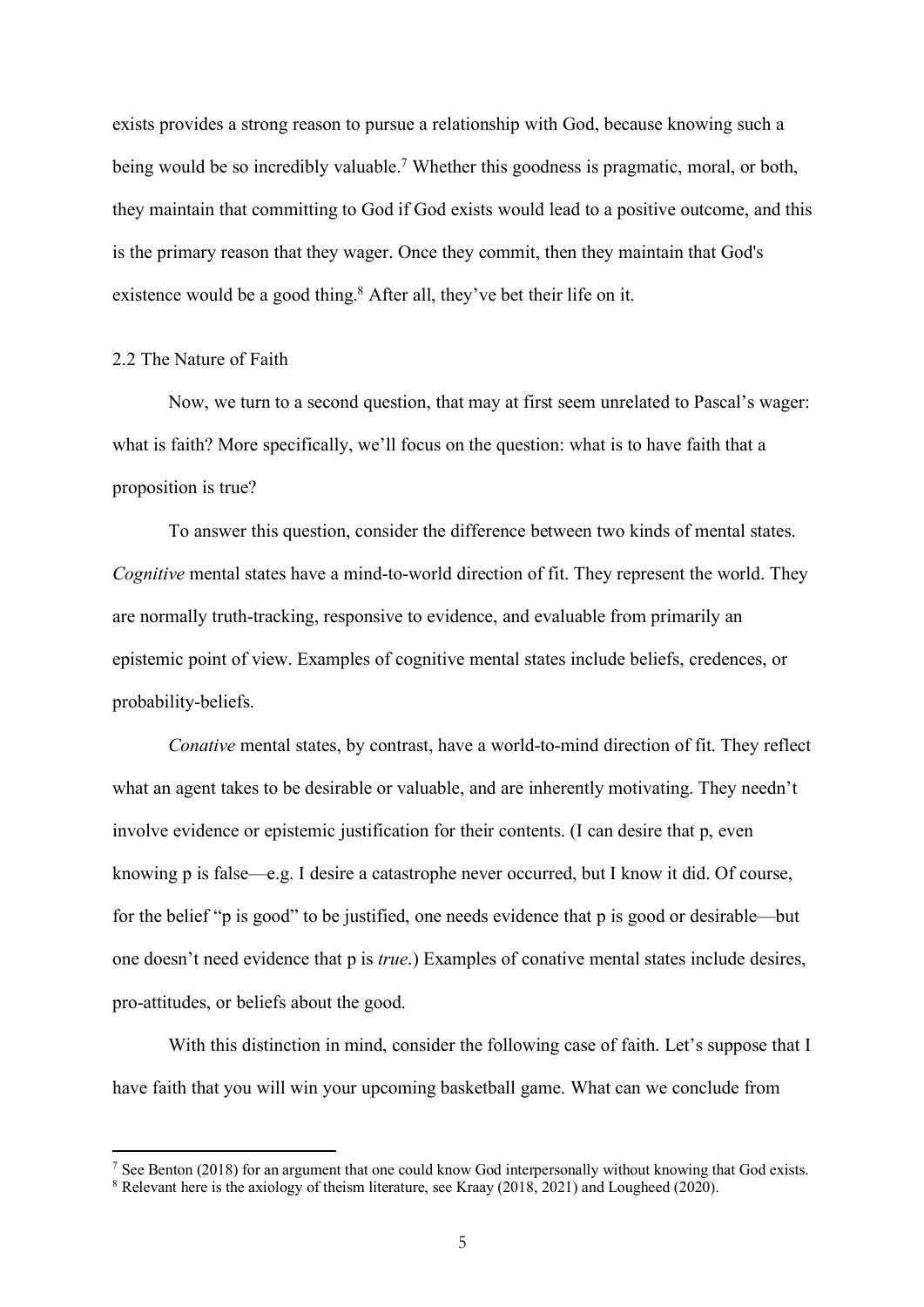this? First, I want you to win—it doesn't make sense to say I have faith you'll win if I want you to lose. This is the *conative* element of faith. Further, I take it to be sufficiently likely that you will win—if I take it to be, say, impossible you'll win, then I probably can't (and definitely shouldn't) have faith you'll win. This is the *cognative* element of faith. And finally, I will, to some extent, continue to have faith even in light of counterevidence—for example, if one of your starting players gets injured, I will continue to have faith that you'll win. (This doesn't mean I'll have faith in light of *any* amount of counterevidence.)

This example suggests a first pass at a definition of having faith that p (Audi 2011:

79; Howard-Snyder 2013; Buchak 2017):

S has faith that p iff: (i) S has a positive conative attitude toward p (e.g. desiring p, having a pro-attitude to p), (ii) S has a positive cognitive attitude toward p (e.g. thinking p is likely, having a high credence in p, believing p), and (iii) S is resilient to new counterevidence against  $p^9$ .

One might wonder about condition (ii), especially in light of a recent debate in the faith literature: whether faith that p entails belief that p. The definition above lends itself to the idea that one can have faith that p without believing that p, since it's natural to think that cognitive states besides belief can play the role of  $(ii)$ .<sup>10</sup> This includes (but is not limited to): a high credence/high confidence in p, believing p is likely, thinking p is well-supported by evidence, thinking p is most likely of the alternatives, and thinking p is more likely than not.<sup>11</sup> This raises several questions, including how weak these cognitive attitudes can be (e.g., can a 0.4 credence play the relevant role?). We'll return to this question later.12 I'll also

<sup>9</sup> Howard-Snyder (2013) adds a fourth condition: you need some kind of positive affective evaluation of p (e.g. positively valenced emotions toward p). These emotions may be commonly associated with faith, but in my view, they are either subsumed under condition (i) or not strictly required (consider the Christian who "isn't feeling it" but decides to, e.g. go to church, tithe, etc., anyway. Doing so seem to demonstrate faith, even if they lack the relevant emotions).

<sup>&</sup>lt;sup>10</sup> That faith doesn't entail belief is defended by Pojman (1986), Audi (1991, 2008, 2011), and Alston (1996), among others.

<sup>&</sup>lt;sup>11</sup> See Audi (2011), Howard Snyder (2013).

<sup>&</sup>lt;sup>12</sup> For more on how weak the cognitive component of faith can be, see Jackson (2019).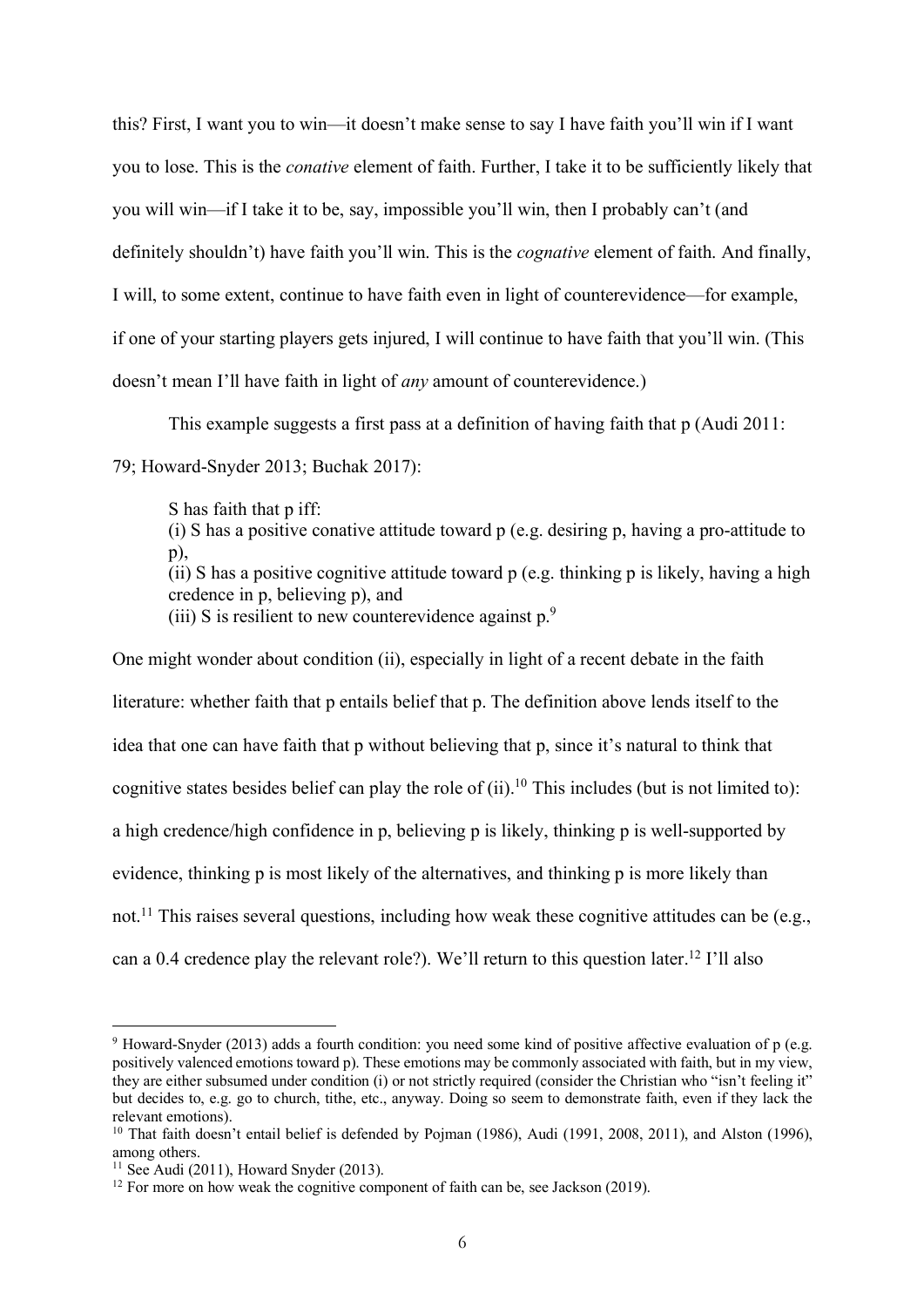discuss versions of my view that fit with the idea that faith entails belief, so we can remain ecumenical on the relationship between belief and faith.

The above definition, however, doesn't capture the idea that faith seems to be deeply intertwined with, and underlie, many of our important life commitments. Faith is central to, e.g., upholding a new year's resolution, the commitment that fans have to their sports teams, religious commitment, surviving a serious illness, marriage, or finishing graduate school (see Jackson 2021). I take commitment to be action-oriented: roughly, a resolution to act in certain ways over a period of time.

Now, one might respond that a long-term commitment might not be associated with *all* cases of faith that p. I might have faith that a chair will hold me, but have not commitment to that chair. In response, perhaps I do have some kind of thin commitment to the chair; even if not an explicit resolution, I have a disposition to sit in the chair and treat it as reliable. Further, if faith always involves commitment this seems to nicely explain why condition (iii) holds, and faith is resilient to counterevidence. However, we need not take a stand on the precise general relationship between faith and commitment. I'm interested in a particular case of faith: faith that God exists. And it's much clearer that faith that God exists involves some kind of commitment to God, even if faith in general doesn't. There may be some restrictions on what exactly this theistic commitment should look like, but it can be manifested in a variety of ways. (Note that one could be a *theist* without having faith that God exists or a commitment to God. The claim isn't that merely believing that God exists involves a religious commitment. Rather, the claim is that those who have faith that God exists commit to God.) Summing up what we've discussed so far:

S has faith that God exists *if*:

(i\*) S has a positive conative attitude toward God's existence (e.g. desiring God's existence; having a pro-attitude toward God's existence) (ii\*) S has a positive cognitive attitude toward God's existence (e.g. thinking God's existence is likely, having a high credence in God's existence, believing that God exists), (iii\*) S is resilient to new counterevidence against God's existence, and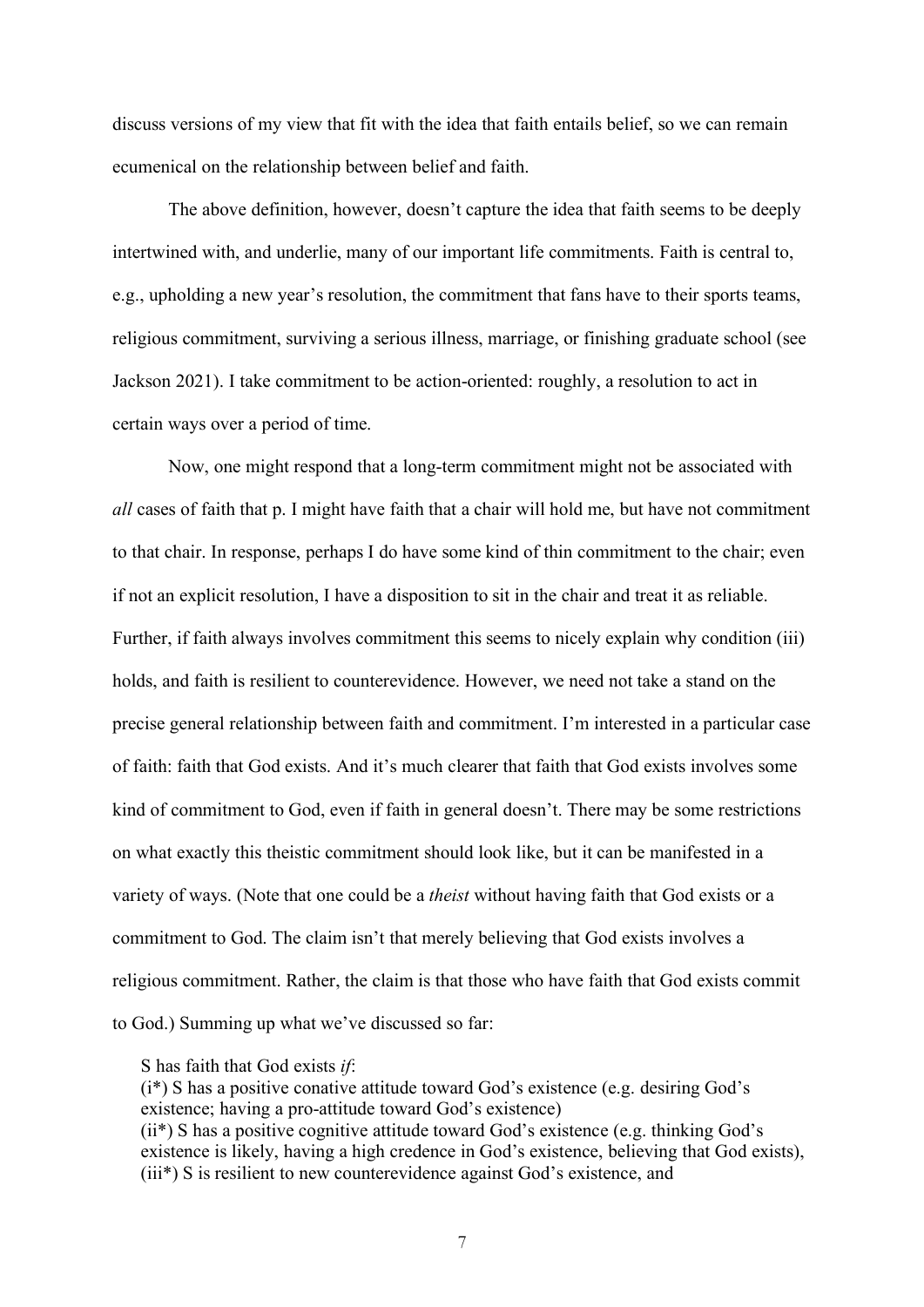(iv\*) S has a commitment to God.

For my argument, I only need that (i\*)–(iv\*) are jointly *sufficient* for having theistic faith; I don't need that they are necessary (and while they are widely regarded to be necessary, some have challenged this orthodoxy; e.g., see Malcolm and Scott 2021 for an argument that  $(i^*)$  is not necessary for faith). This is because I will now argue that those who take Pascal's wager have faith that God exists in virtue of satisfying these four conditions. In other words: *at least a subset of the conditions that are sufficient for taking Pascal's wager are sufficient for having faith that God exists*. But this leaves open whether there are other ways to have faith that God exists (and of course, other ways to have faith in other propositions, or faith in general). And this is plausible, because not all with theistic faith are wagerers.

## 2.3 The Faith of the Wagerer

Taking stock, we've seen first that those who take Pascal's wager commit to God, largely for non-epistemic reasons, and they are motivated by the goodness of the outcome on which they commit to God and God exists. We've then seen that faith that God exists is a mental state with four components: cognitive, conative, resilience, and commitment.

But do these four components characterize taking Pascal's wager? Yes. The wagerer has a positive conative attitude toward God's existence—they are motivated by the goodness of their committing to God, given God exists, and once they commit to God, they desire God to exist. They also have a positive cognitive attitude toward God's existence—recall that one shouldn't take the wager if their credence in theism is 0 (or infinitesimally small). The wagerer is plausibly also resilient to counterevidence to God's existence, in part because their commitment is based on non-epistemic reasons. Since non-epistemic reasons keep them going, they can maintain their commitment to God even in light of counterevidence. And both the person of faith and the wagerer commit to God—whether this involves a doxastic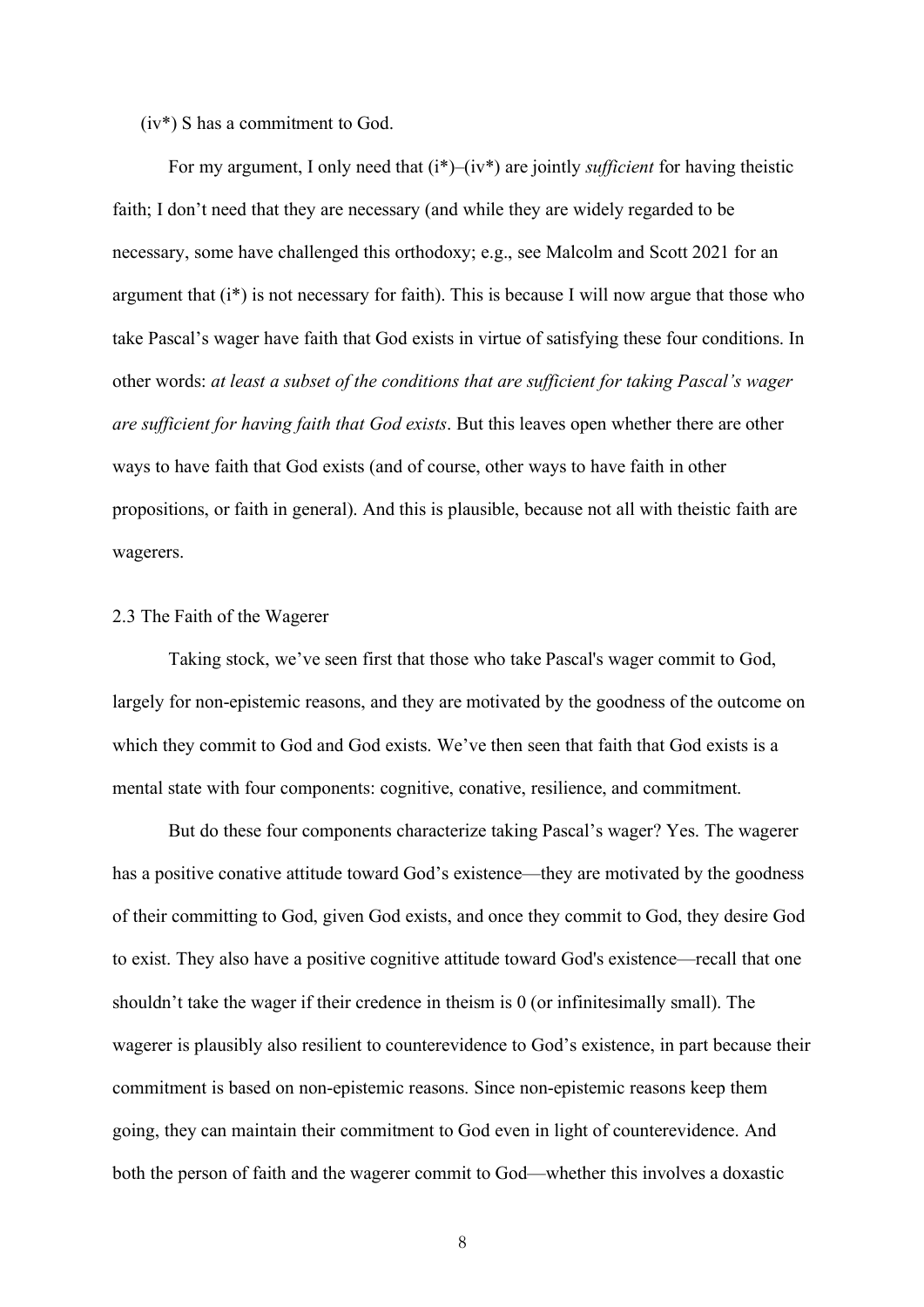wager (a commitment to believe in God) or an acceptance wager (a commitment to live as if God exists).

Thus, *if S takes Pascal's wager (in the way described in sec. 2.1), S has faith that God exists.* Two things to note about this claim. First, this claim is neutral on whether faith entails belief. If faith entails belief, my argument is simply limited to the doxastic wager.<sup>13</sup> In other words, if one *believes* in God because of Pascal's wager (either directly or via taking steps to induce belief), then one demonstrates genuine faith. While this raises the question of whether believing in God for this reason could be epistemically rational—because if not, it would appear that whatever faith is demonstrated is importantly defective—I've argued that taking the doxastic wager can be epistemically (not merely practically) rational (see Jackson MS; see also Ballard 2017).

Second, as mentioned above, my claim is not that having faith is sufficient for taking Pascal's wager. One may make a commitment to God primarily based on *epistemic* reasons, and thus not take Pascal's wager but nonetheless have faith—if they have the right cognitive and conative attitudes, their commitment is resilient in light of counterevidence, etc. Again, I'm arguing that at least a subset of the conditions that are sufficient for taking Pascal's wager is sufficient for having faith, not that all who have theistic faith wager on God.<sup>14</sup>

This brings me to two upshots of my argument. First, it is possible to take the wager with virtuous and honorable motives. The wagerer I'm focused on here is motivated by the goodness of knowing God, if God exists, and, by wagering, demonstrates faith that God exists. Faith is a theological virtue and a central mark of a devoted religious life (see Jeffrey 2017-a). Thus, I've carved out a way of taking the wager that demonstrates virtuous motives that would please God.

<sup>&</sup>lt;sup>13</sup> Mugg (2016) and Malcolm and Scott (2016) argue that faith entails belief.

 $14$  If faith that God exists is inconsistent with credence 1 that God exists, then all those who have faith may be in some position of uncertainty, and in some sense thus wager on God. But I won't take a stand on this here.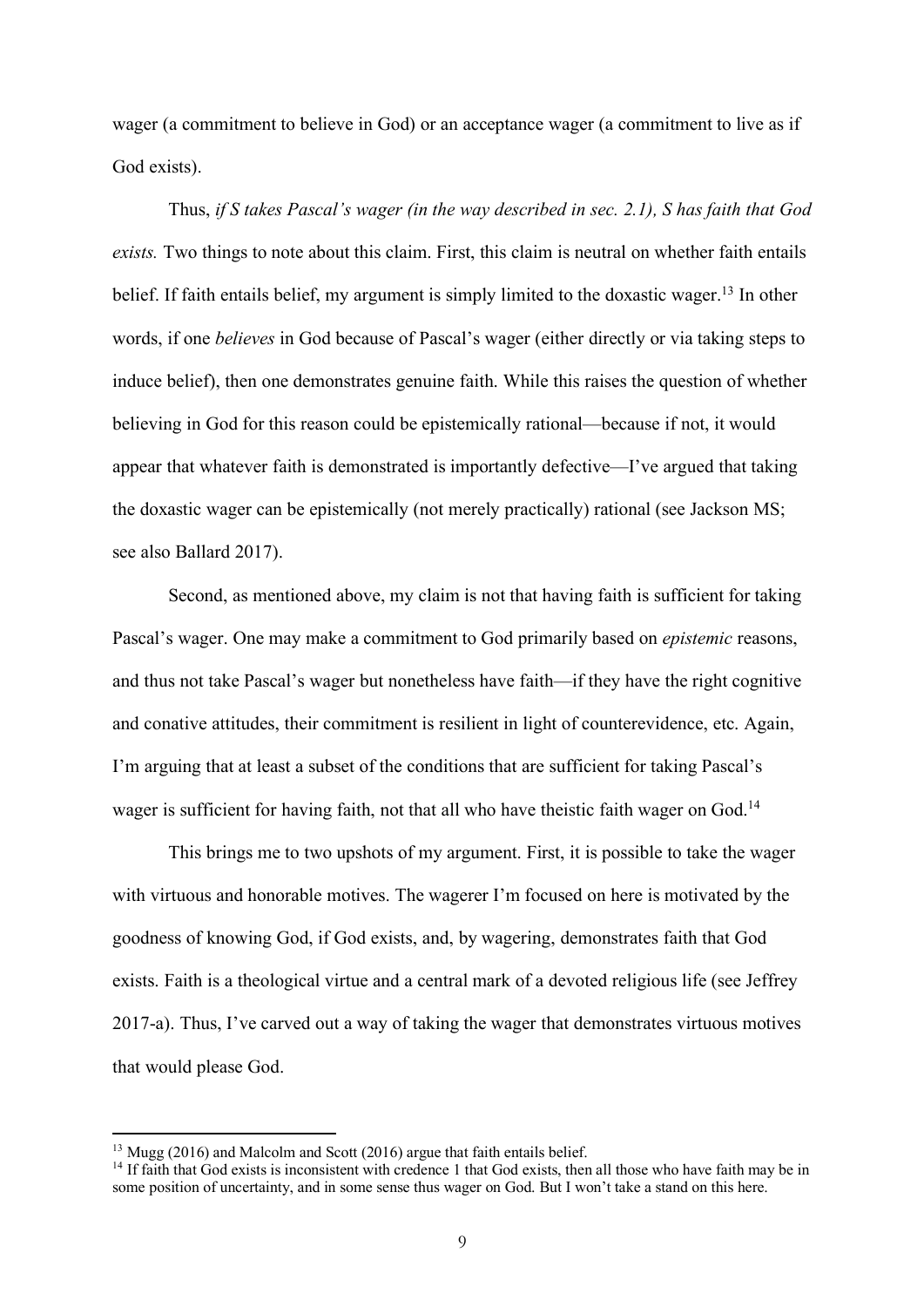Second, another objection that has been raised to Pascal's wager is the impossibility objection—taking the wager is impossible because (e.g.) one cannot force oneself to believe in God.15 However, we've seen that taking Pascal's wager demonstrates faith. And if faith, rather than belief, is what God requires, then those who wager won't have to force themselves to believe.16 Rather, the commitment that results from taking Pascal's wager will be sufficient, as it constitutes having faith. There are two caveats on this point, however. First, for this response to the impossibility objection to be successful, the wagerer *will* need some degree of control over the four conditions discussed above, including the relevant conative attitudes and the commitment's resilience. Second, if one thinks the only legitimate way of wagering is the doxastic wager, or thinks that faith entails belief, then they made need an additional story about why we have more control over our beliefs than many philosophers think. I've argued for this elsewhere (Jackson forthcoming).

## 3. Hopefully Taking Pascal's Wager

In this section, I explain how *hope* answers an outstanding objection to the above proposal. One might raise the following worry: it doesn't seem like faith that God exists is consistent with *any* non-zero (non-infinitesimal) credence that God exists. For example, if someone has a 0.01 credence that God exists, it seems like having faith that God exists is impossible, or at the very least irrational. In this case, one might rationally take Pascal's wager (even if the probability that God exists is small, there's nonetheless a lot to gain by wagering and little to lose by not wagering), but not count as having faith.

First, note that faith may be consistent with quite low credences. Even if faith entails belief, recently some have argued that rational belief is consistent with credences below 0.5.<sup>17</sup>

<sup>15</sup> Proponents of the impossibility objection to Pascal's wager include Mackie (1982: 201), Duff (1986: 108), Jones (1998: 173).

<sup>&</sup>lt;sup>16</sup> For evidence that faith, rather than belief, is what God requires for salvation, see Pojman (1986), Speak (2007), McKaughan (2017), and Howard-Snyder (2017).

 $^{17}$  See Maher (1993: 183ff), Smith (2016: 72ff), Hawthorne et al (2016), Cevolani (2017), Jackson (2022).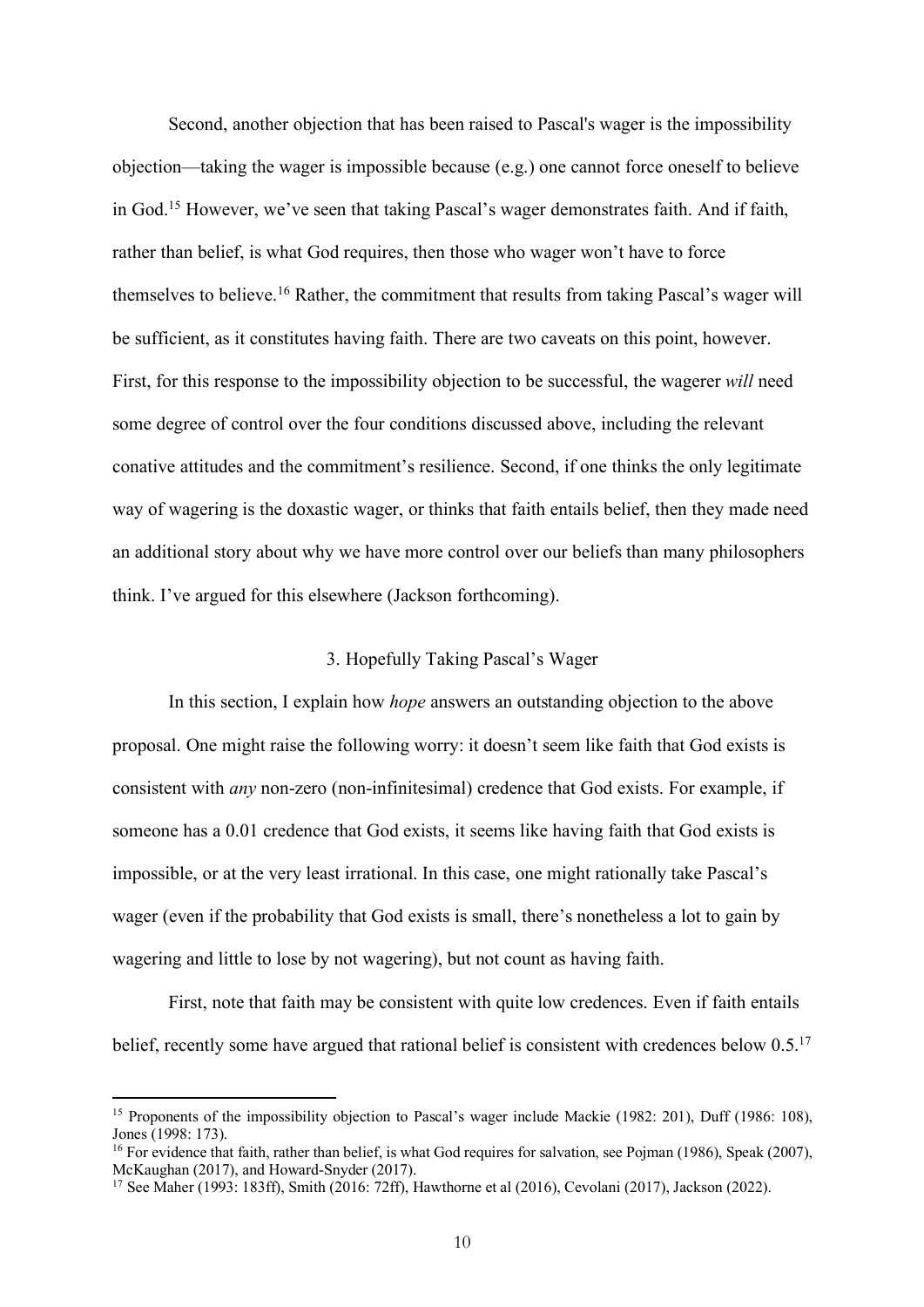Further, if faith doesn't entail belief, faith could be consistent with even lower credences than belief, as I argue in Jackson (2019). For example, it may be that you should only give up your faith in the face of certain *types* of evidence, but some kinds of evidence (like statistical evidence) can chip away at your credence but not require you to give up your faith.

Whether faith entails belief or not, the most popular and plausible response to the many-gods objection to Pascal's wager says that, all else equal, you should pick the religion (with an infinite afterlife) that is the most likely of the live options. In many cases, this might fulfill the relevant cognitive component of faith—as mentioned earlier, taking a possibility to be the most likely of the live options is a potential cognitive component of faith. Further, Hawthorne et al (2016) argue that rational *belief* is consistent with low credences in some cases when you believe the most likely of the live options (even if it is nonetheless somewhat unlikely in absolute terms). Of course, this doesn't entail that one *always* ought to believe the most likely live possibility, but interestingly, this could be a case where faith and/or belief are consistent with credences below 0.5.

My second response is that even if one's credences are too low to count as having faith, the wagerer may nonetheless *hope* that God exists. Hope is similar to, but importantly distinct from, faith. $18$  On the standard view,

S hopes that p iff:

 $\overline{a}$ 

(i) S has a positive conative attitude toward p, and

(ii\*\*) S has a positive cognitive attitude toward p that does not rule out the possibility of p (e.g. a non-zero credence in p, a belief that p is possible).

Like faith, hope has a positive conative component. Hoping for p requires a desire for p to be true, a pro-attitude toward p, or a belief that p is very good. As Born (2018: 107) writes, "Hope is essentially a desire, a pro-attitude…" Almost everyone in the hope literature maintains that a positive conative component is necessary for hope. However, the cognitive

<sup>&</sup>lt;sup>18</sup> See Jeffrey (2017-b) on the relationship between faith and hope.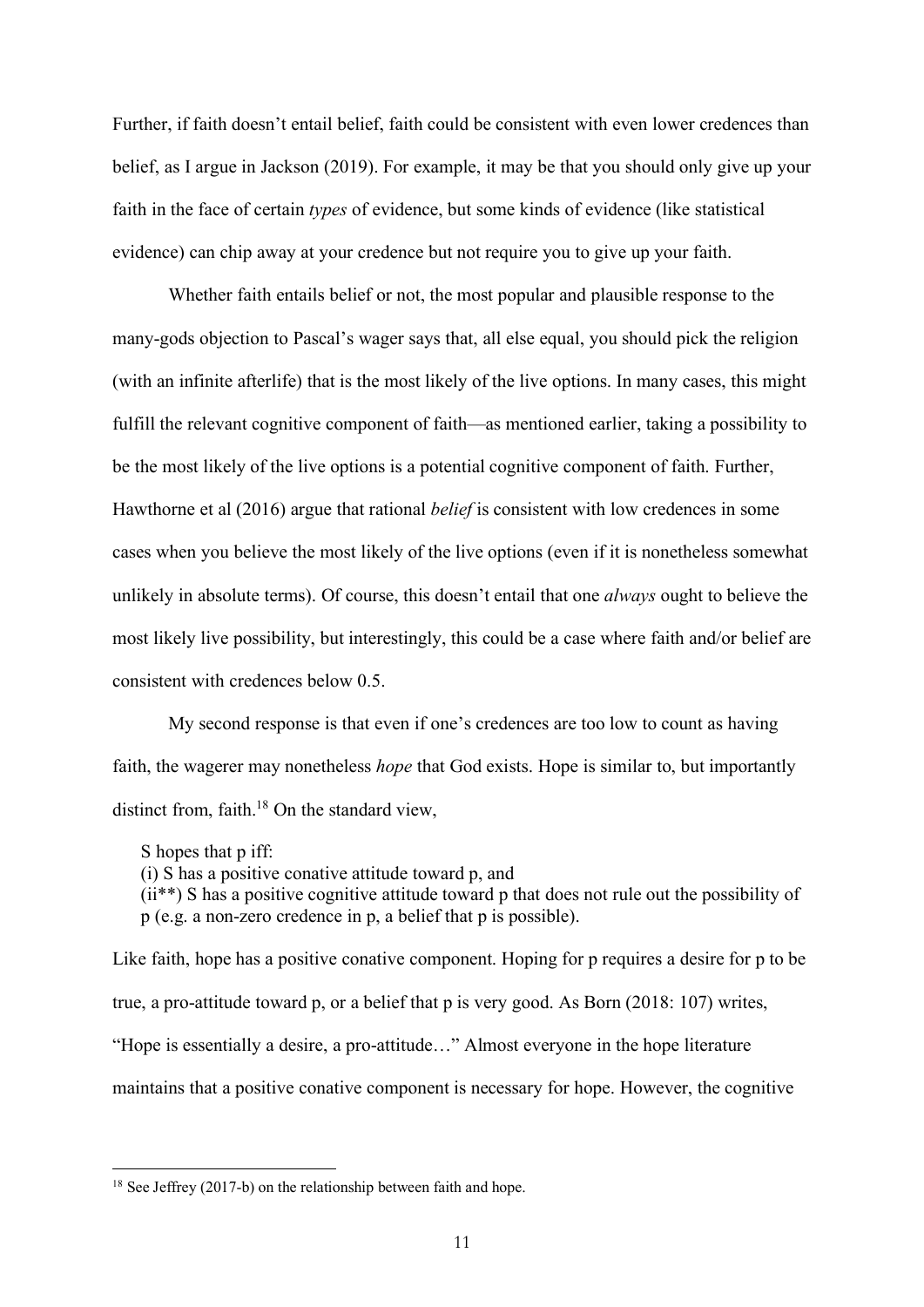component of hope is much weaker than faith's. In the case of faith, if one has a very low credence in p, one shouldn't—and most wouldn't—continue to have faith. But hope is uncontroversially consistent with very low credences, as long as they are non-zero. So hope's positive cognitive attitude toward p can be weaker than faith's; it merely needs to leave the possibility of p open. Examples of states that do this would include a non-zero credence in p and a belief that p is possible. Some add that, if S hopes that p, p cannot be certain for S—or S cannot have a credence of 1 in p. Then, as Martin (2013: 69) notes, hope that p is consistent with any credence in p between, but excluding, 1 and 0.<sup>19</sup>

Consider some examples. If there's a 95% chance of rain tomorrow but I have a picnic planned, I can *hope* it won't rain tomorrow, since I want that to be true and take it to be possible. Furthermore, a loss of evidence may cause one to move from faith to hope. Recall above the case where I had faith your basketball team will win an upcoming game. Suppose I get quite a bit of evidence you won't win—maybe *all* of your starting five players get injured and cannot play. The probability you'll win, then, is quite low. However, I can nonetheless *hope* that you will win—though it's unlikely, my credence you'll win isn't zero, and I have a strong desire for you to win.

Due to two puzzles about hope—one that involves distinguishing hope from despair, and another that involves explaining hope's motivating power in difficult circumstances some have argued that (i) and (ii\*), while necessary for hope, are not sufficient for hope. For example, Meirav (2009) argues that hope involves an 'external factor'—an attitude towards some factor (e.g., nature, fate, God) on which the realization of the hoped-for end causally depends. Calhoun (2018) argues that hope provides the hopeful a 'phenomenological idea of the future.' On Martin (2013)'s 'incorporation' account of hope, the hopeful take a 'licensing

<sup>&</sup>lt;sup>19</sup> Downie (1963: 248); Day (1969: 89); see Milona (2019) for a recent defense of the standard view. For an overview of the nature and rationality of hope, see Rioux (2021).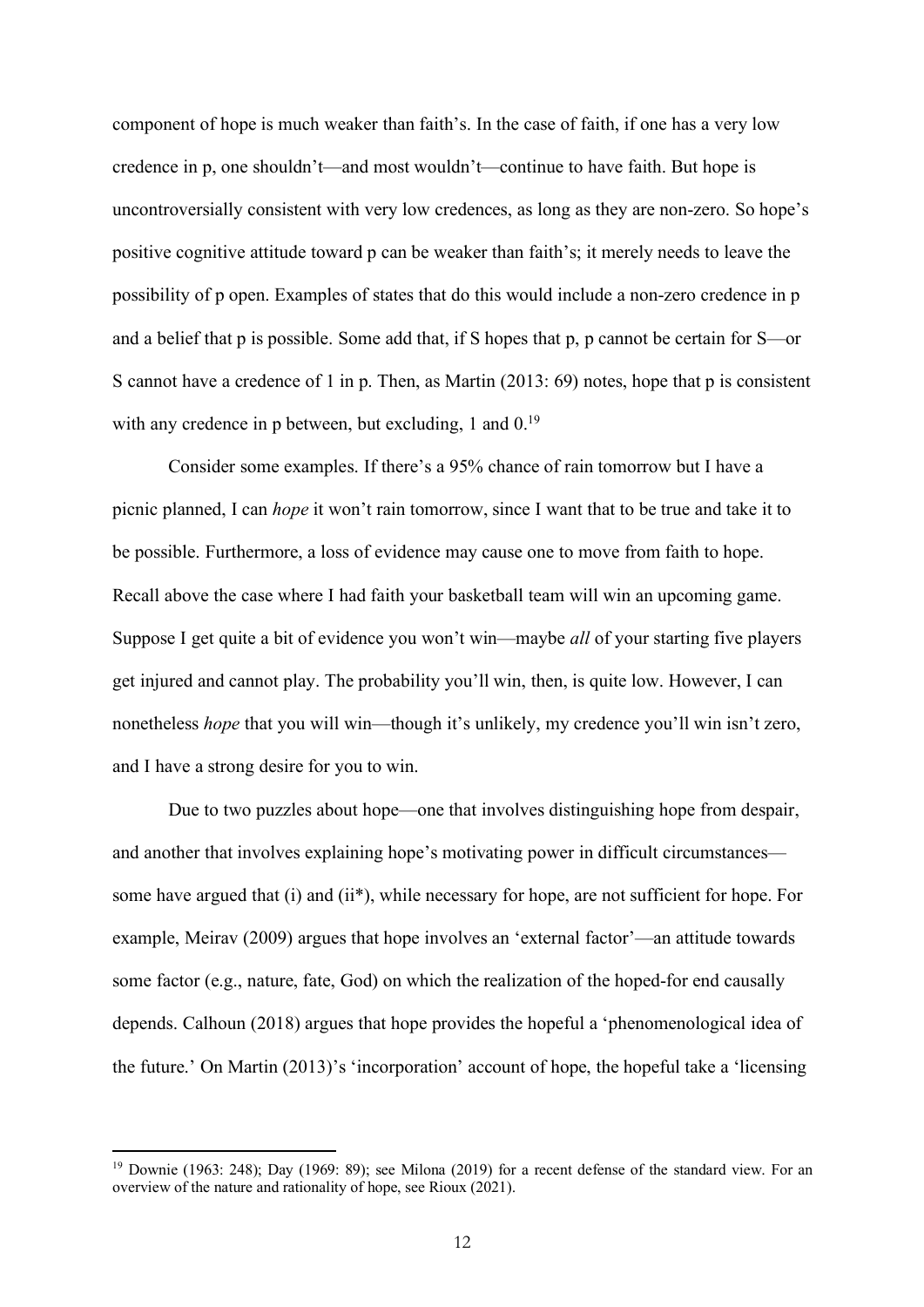stance' and their cognitive attitudes provide a 'justificatory rationale' for related emotions and actions. Finally, Chignell (forthcoming)'s 'focus theory' of hope entails that hoping involves special attention to the hoped-for outcome.

What about these additional conditions for hope? Fortunately, when one commits to God based on Pascal's wager, motivated by the goodness of the outcome of God's existence, they satisfy these extra conditions that, in conjunction with (i) and (ii\*), are sufficient for hope. To see this, consider Chignell's view. Chignell motivates his view with a case of two prisoners who both desperately want to get out of jail, and both acknowledge that freedom is possible. However, one prisoner is full of hope, and the other is full of despair. It seems like both hoping and despairing are consistent with (i) and (ii\*): both prisoners desire to be free, and take freedom to be possible. This motivates the idea that we need a third condition to distinguish hope from despair (see Bovens 1999 for further discussion of this case). Chignell argues that the primary difference involves where their attention is focused: the hopeful prisoner attends to the possibility and goodness of freedom, whereas the despairing prisoner attends to the how unlikely freedom is. The wagerer, as described in section 2.1, plausibly meets Chignell's attention condition, as they are focused on, and motivated by, the goodness of the outcome on which both God exists and they commit to God. Because knowing such a being would be so incredibly valuable, they are motivated to wager. In this, they attend to the positive outcome's goodness—not it's unlikelihood.

The wagerer plausibly satisfies the conditions added by the other accounts of hope as well. For example, they are committed to God as the external factor on which their hope depends. In virtue of their commitment to God and their focus on future goods (e.g. heaven), they exemplify Calhoun's 'phenomenological idea of the future', and the relevant actions and emotions of Martin's account are justified for them. (See Jackson (2021) and Rioux (forthcoming) for more on how hope justifies action and commitment.)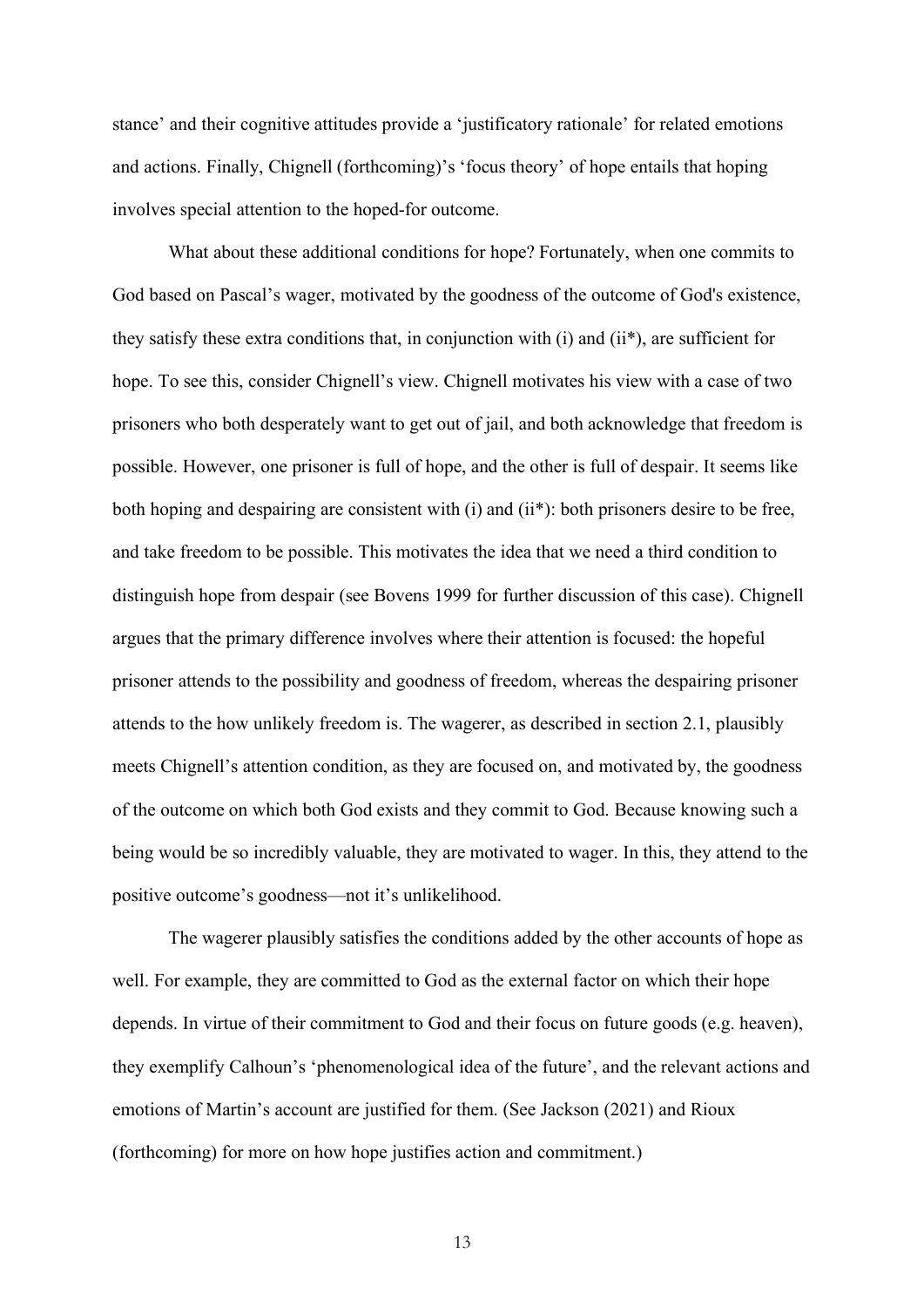Furthermore, the type of hope we're concerned with is actually thicker than the standard account of hope. Philosophers normally distinguish between two kinds of hope. First, there are *prosaic* or mundane cases of hope—for instance, my hope that the cashier at the grocery store has a nice day, that my distant cousin gets the job he wants, or that my picnic doesn't get rained out.20 These are generally not hopes that are essential to our longterm commitments or ones that we build our lives around. Second, there are *profound* hopes; for example, the religious person's hope for the afterlife or the political activist's hope for world peace (see Chae 2020). The latter cases involve stronger desires and have more significant practical impact. Here, we're concerned with a wagerer who has made a commitment to God, and thus God's existence is a profound, life-shaping hope for them. Because of this focus, we can add a third jointly-sufficient condition to describe the cases of hope of interest:

S hopes that God exists *if*:

 $\overline{a}$ 

(i\*) S has a positive conative attitude toward God's existence, and (ii\*\*\*) S has a positive cognitive attitude toward God's existence that does not rule out the possibility of God existing, and (iv\*) S has a commitment to God.

And again, we only need (i),  $(ii***)$ , and  $(iv*)$  to be sufficient for theistic hope, for the reasons discussed in the previous section. This brings me to my ultimate and final thesis: if one takes Pascal's wager, then one either has faith that God exists or hopes that God exists. In other words, taking the wager is sufficient for the conditions associated with theistic faith *or* the conditions associated with theistic hope. This is significant both in and of itself, but also because faith and hope are theological virtues. I aim to have dispelled the idea that taking Pascal's wager is inherently selfish or demonstrates poor motivates. On the contrary: on a

<sup>&</sup>lt;sup>20</sup> For further discussion of prosaic hopes, see Pettit (2004), Martin (2013: 70ff), and Blöser and Stahl (2017:  $368-$ 9).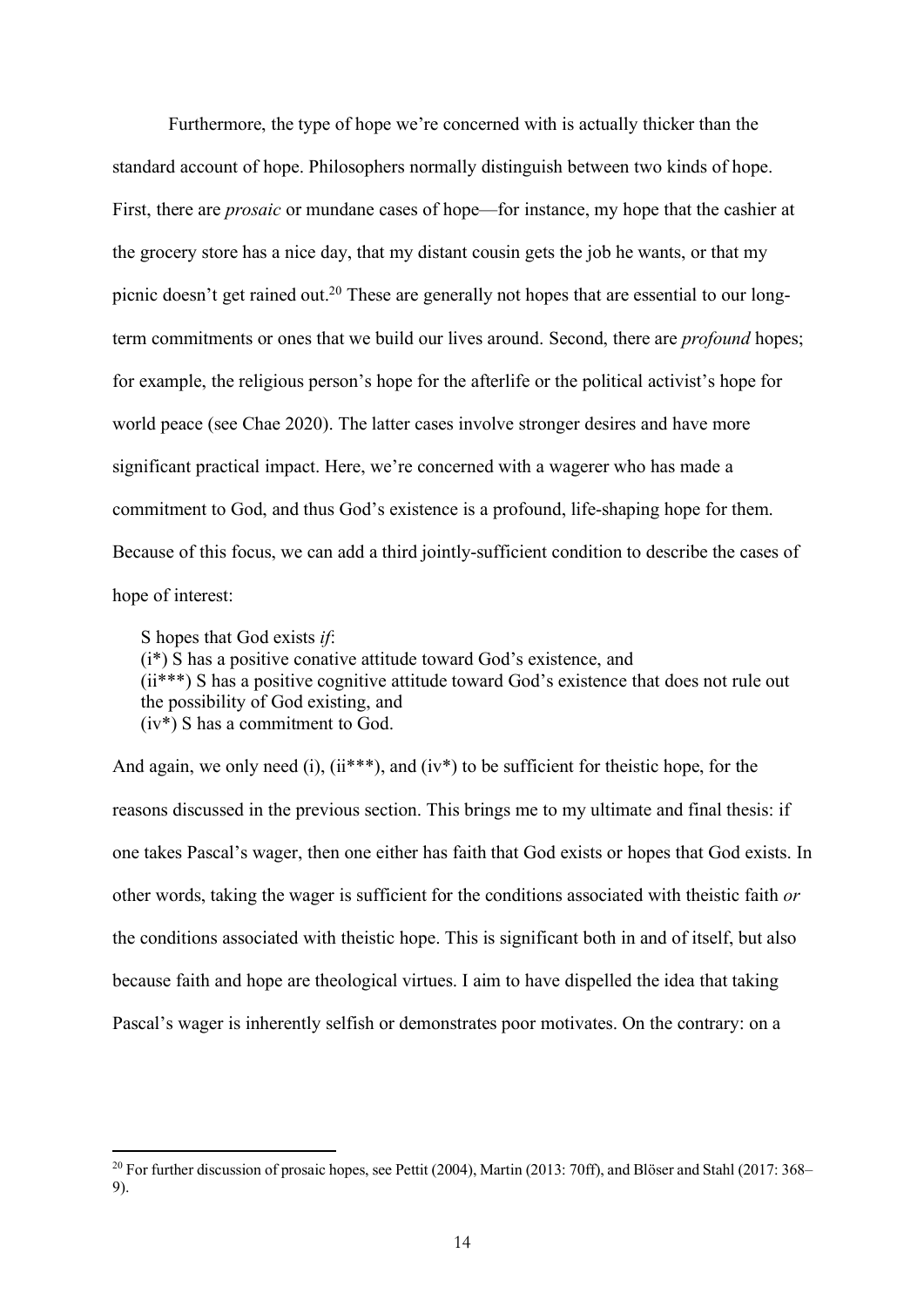natural way of taking the wager, the wagerer exemplifies theological virtues. Taking the wager is thus not only virtuous, but also plausibly something that would be pleasing to God.

Before I conclude, I'll consider two final worries. If one's taking the wager merely demonstrates hope that God exists, does this answer the impossibility objection discussed above? In other words, does merely *hoping* that God exists lead to the good outcome of the shaded box in Table 2? To be maximally charitable to the objector, I'll assume that we are dealing with a hopeful person who takes the acceptance wager, rather than the doxastic wager. In response, first, note that going from completely uncommitted to committed to God and hoping that God exists at least raises the probability that one is saved and will receive the goods of heaven; it brings the wagerer closer to their goal of salvation and relationship with God. It's difficult to be certain of the exact requirements for salvation (a subject of theological debate—e.g. universalists maintain that all will be saved, and even nonuniversalists disagree about the precise soteriological requirements. Belief that God exists is almost definitely not strictly necessary; e.g. young children who die before they have the capacity to believe in God are likely saved, even without belief). All we may be able to do is raise the probability of getting the good outcome of the shaded box. Second, salvation may not be the only good the wagerer is concerned with; the wagerer may also be interested in, e.g. the benefits of pursuing God during their earthly life. Or one might wager for moral reasons, concerning God and others, as discussed above. Theistic hope may more easily secure these goals of wagering. Finally, the hopeful wagerer might, as they continue in their commitment to God, eventually come to have faith and/or belief that God exists. So the hopeful wagerer puts themselves on a path to satisfy even more stringent requirements for salvation.

Second, one might worry that the *attitudes* of faith and hope are different than the *virtues* of faith and hope. Virtues are traits that a virtuous person possesses and exercises.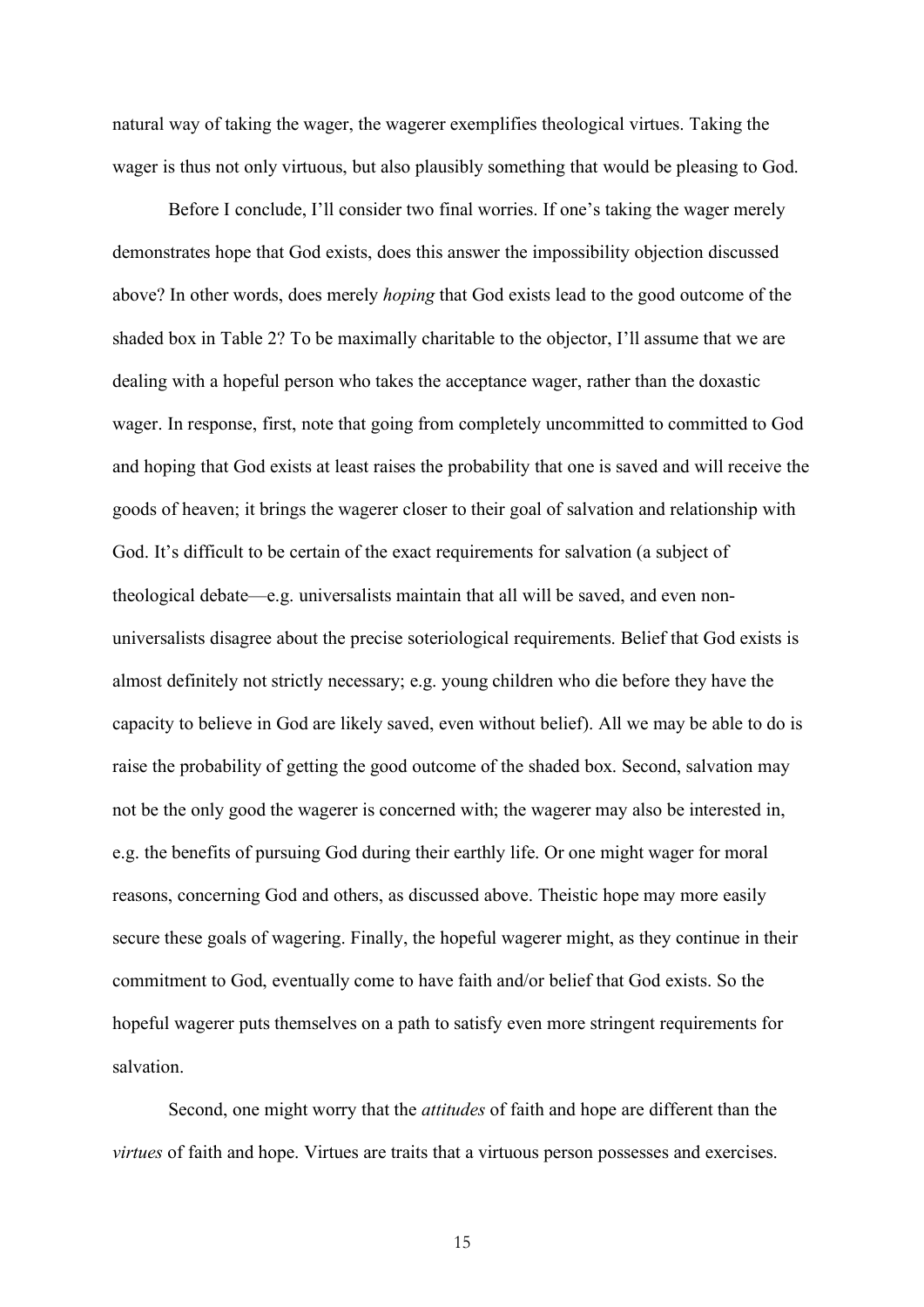Virtues are acquired through free decision, are stable in a wide range of circumstances, and contribute to the flourishing of individuals and their communities (see Jeffrey 2017-a). Are the attitudes of hope and faith equivalent to (or at least sufficient for) the virtues of hope and faith?21 In response, given the conditions laid out above, it's plausible that theistic faith and theistic hope are virtues. One, the choice to wager on God is a free one—one weighs the costs and benefits, and decides to commit to God. This is very different than say, someone who is brainwashed into believing God exists. Two, because both faith and hope involve a commitment, they are stable over time in a range of circumstances. Three, because the faith and hope demonstrated by the wagerer maximize expected value—and given the possibility of wagering for moral reasons—it's plausible that theistic faith and hope contribute to the flourishing of both individuals and communities. Furthermore, even if one insists that faith and hope as described above cannot be virtues, the result that taking Pascal's wager demonstrates the *attitudes* of faith or hope is still significant. Theistic faith and hope *qua* attitudes are honorable pursuits, and acting from these attitudes can be a noble motivation for taking the wager, even apart considerations involving virtue.

## 4. Conclusion

I've argued that if one takes Pascal's wager, then one either has faith that God exists or hopes that God exists. First, I've clarified what exactly counts as 'taking Pascal's wager.' Then, I've shown why it is plausible that if one takes Pascal's wager, motivated by the goodness of the possibility that God exists, one has faith that God exists. I've also shown why this is significant: it is possible to take the wager with virtuous motives, and offers a response to the impossibility objection to Pascal's wager. Then, I've addressed hope, and argued that even if the wagerer doesn't meet the requirements for having faith, she will

<sup>&</sup>lt;sup>21</sup> Thanks to Anne Jeffrey for raising this worry. On faith as a virtue, see see Chappell (1996) and Jeffrey (2017-

a). On hope as a virtue, see Kadlac (2015) and Jeffrey (2019).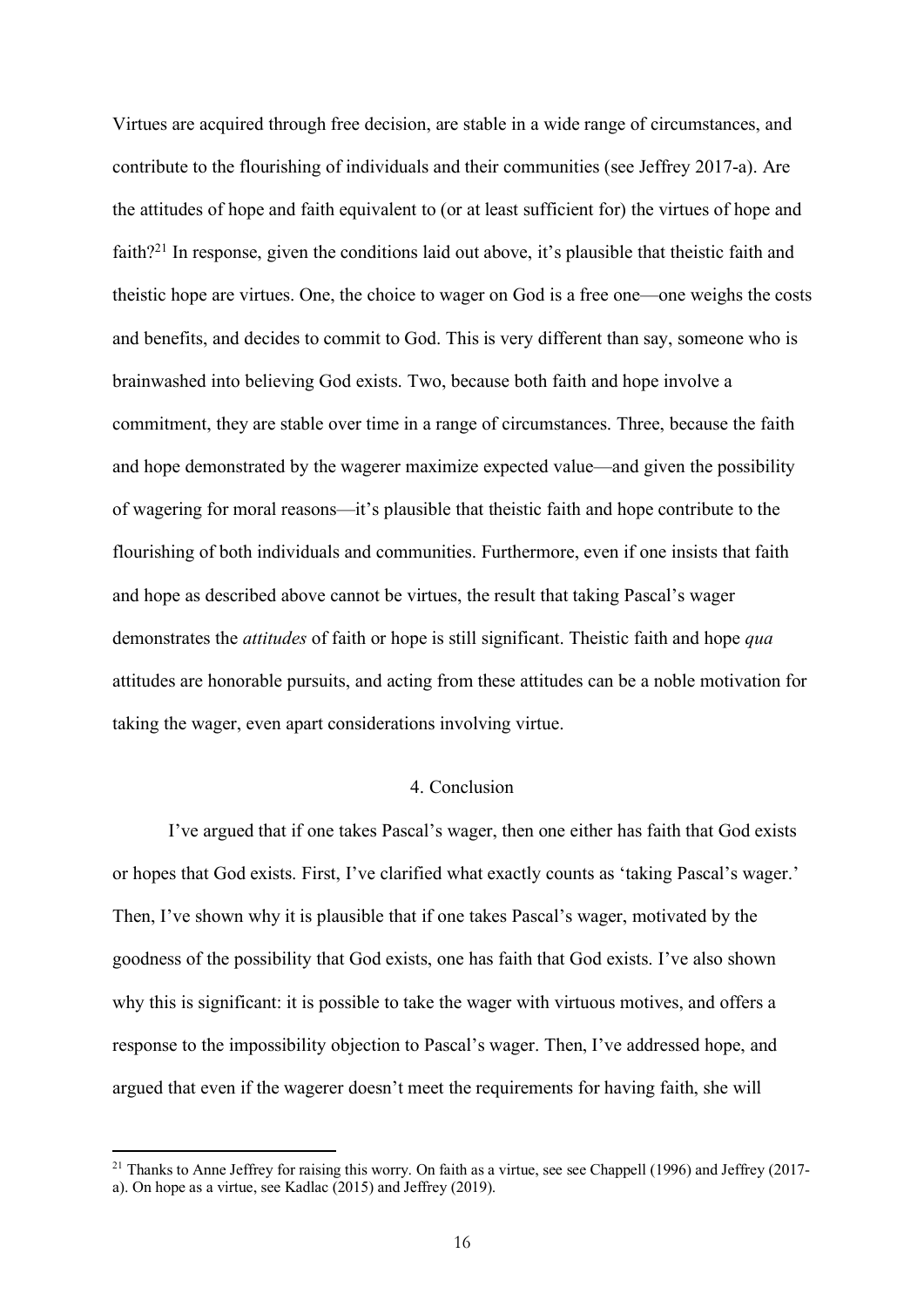nonetheless have hope. I've finally argued that theistic hope is theologically (and soteriologically) significant.<sup>22</sup>

# **References:**

 $\overline{a}$ 

Alston, William. 1996. "Belief, Acceptance, and Religious Faith," in J. Jordan and D. Howard-Snyder (eds.), *Faith, Freedom, and Rationality* (Lanham, MD: Rowman and Littlefield), 3–27.

Audi, Robert. 1991. "Faith, Belief, and Rationality," *Philosophical Perspectives* 5: 213–239.

———. 2008. "Belief, Faith, and Acceptance," *The International Journal for Philosophy of Religion* 63(1-3): 87–102.

———. 2011. *Rationality and Religious Commitment*. Oxford: OUP.

Ballard, Brian. 2017. "The Rationality of Faith and the Benefits of Religion," *International Journal for Philosophy of Religion* 81(1-2): 213–227.

Benton, Matthew. 2018. "God and Interpersonal Knowledge," *Res Philosophica* 95(3): 421– 447.

Blöser, Claudia and Titus Stahl. 2017. "Fundamental Hope and Practical Identity," *Philosophical Papers* 46(3): 345–371.

Born, Einar Duenger. 2018. "The Logic of Hope: A Defense of the Hopeful," *Religious Studies* 54: 107–116.

Buchak, Lara. 2017. "Faith and steadfastness in the face of counter-evidence," *International Journal for Philosophy of Religion* 81(1-2): 113-133.

Calhoun, Cheshire. 2018. "Motivating Hope," In C. Calhoun (ed.), *Doing Valuable Time: The Present, the Future, and Meaningful Living* (Oxford: OUP), 68–90.

Cevolani, G. 2017. "Fallibilism, Verisimilitude, and the Preface Paradox," *Erkennetis* 82: 169–183.

Chappell, Tim. 1996. "Why is Faith a Virtue?" *Religious Studies* 32(1): 27–36.

Chen, Eddy & Daniel Rubio. 2020. "Surreal Decisions," *Philosophy and Phenomenological Research* 100(1): 54–74.

Chignell, Andrew. Forthcoming. "The Focus Theory of Hope," *The Philosophical Quarterly*.

<sup>&</sup>lt;sup>22</sup> Thanks to Anne Jeffrey and Finlay Malcolm for valuable comments on an earlier draft of this paper. Thanks to the audience at the 2021 Pacific APA, including Adam Green, Charity Anderson, Laura Callahan, and Michael Rea, for helpful feedback.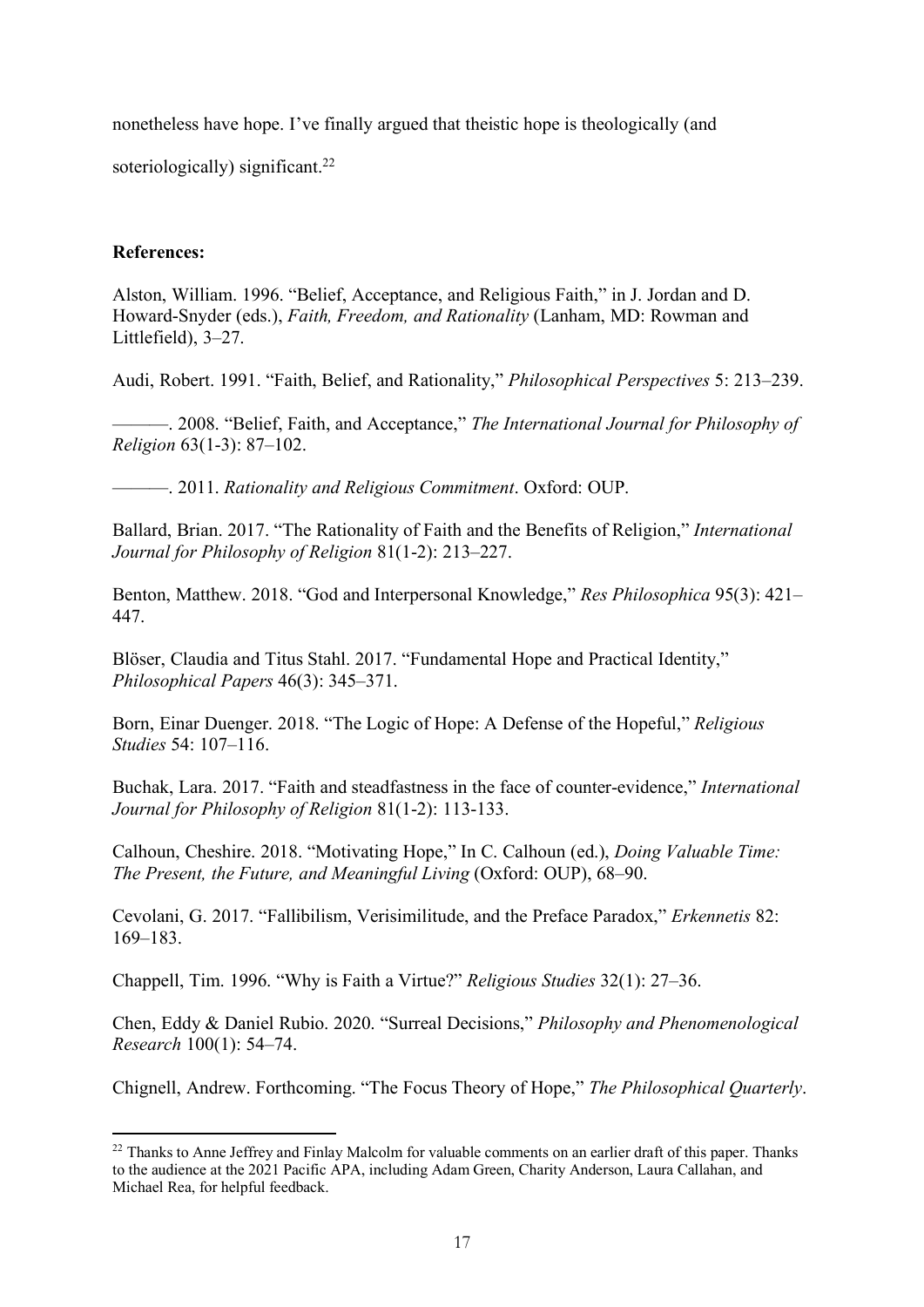Day, J.P. 1969. "Hope," *American Philosophical Quarterly* 6(2): 89–102.

Downie, R.S. 1963. "Hope," *Philosophy and Phenomenological Research* 24(2): 248–51.

Duff, Anthony. 1986. "Pascal's Wager and Infinite Utilities," *Analysis* 46: 107–09.

Flew, Antony. 1976. *The Presumption of Atheism and Other Philosophical Essays on God, Freedom, and Immortality.* New York: Harper and Row.

Golding, Joshua. 2018. "The Role of Pascal's Wager in Authentic Religious Commitment," In P. Bartha and L. Pasternack, (eds*.*), *Pascal's Wager* (Cambridge: CUP), 209–223.

Hawthorne, John, Daniel Rothschild, & Levi Spectre. 2016. "Belief is Weak," *Philosophical Studies* 173: 1393–1404.

Howard-Snyder, Daniel. 2017. "Markan Faith," *International Journal for Philosophy of Religion* 81 (1-2): 31-60.

———. 2013. "Propositional Faith: What It Is and What It Is Not," *American Philosophical Quarterly* 50(4): 357–372.

Jackson, Elizabeth. Forthcoming. "A Permissivist Defense of Pascal's Wager," *Erkenntnis*.

———. 2022. "On the Independence of Belief and Credence," *Philosophical Issues* 32.

———. 2021. "Belief, Faith, and Hope: On the Rationality of Long-Term Commitment," *Mind* 130(517): 35–57.

———. 2019. "Belief, Credence, and Faith," *Religious Studies* 55(2): 153–168.

———. MS. "An Epistemic Version of Pascal's Wager," Unpublished MS.

Jackson, Elizabeth & Andrew Rogers. 2019. "Salvaging Pascal's Wager," *Philosophia Christi* 21(1): 59–84.

James, William. 1896/1956. "The Will to Believe." In *The Will To Believe and Other Essays in Popular Philosophy*. New York: Dover Publications.

Jeffrey, Anne. 2017-a. "How Aristotelians Can Make Faith a Virtue," *Ethical Theory and Moral Practice* 20(2): 393–409.

———. 2017-b. "Does Hope Morally Vindicate Faith?" *International Journal for Philosophy of Religion* 81(1-2): 193–211.

———. 2019. "Hope in Christianity," In Titus Stahl & Claudia Blöser (eds.) *The Moral Psychology of Hope* (Lanham, Maryland: Rowman and Littlefield), 37–56.

Jones, Ward. 1998. "Religious Conversion, Self-Deception, and Pascal's Wager," *Journal of the History of Philosophy* 36: 167–188.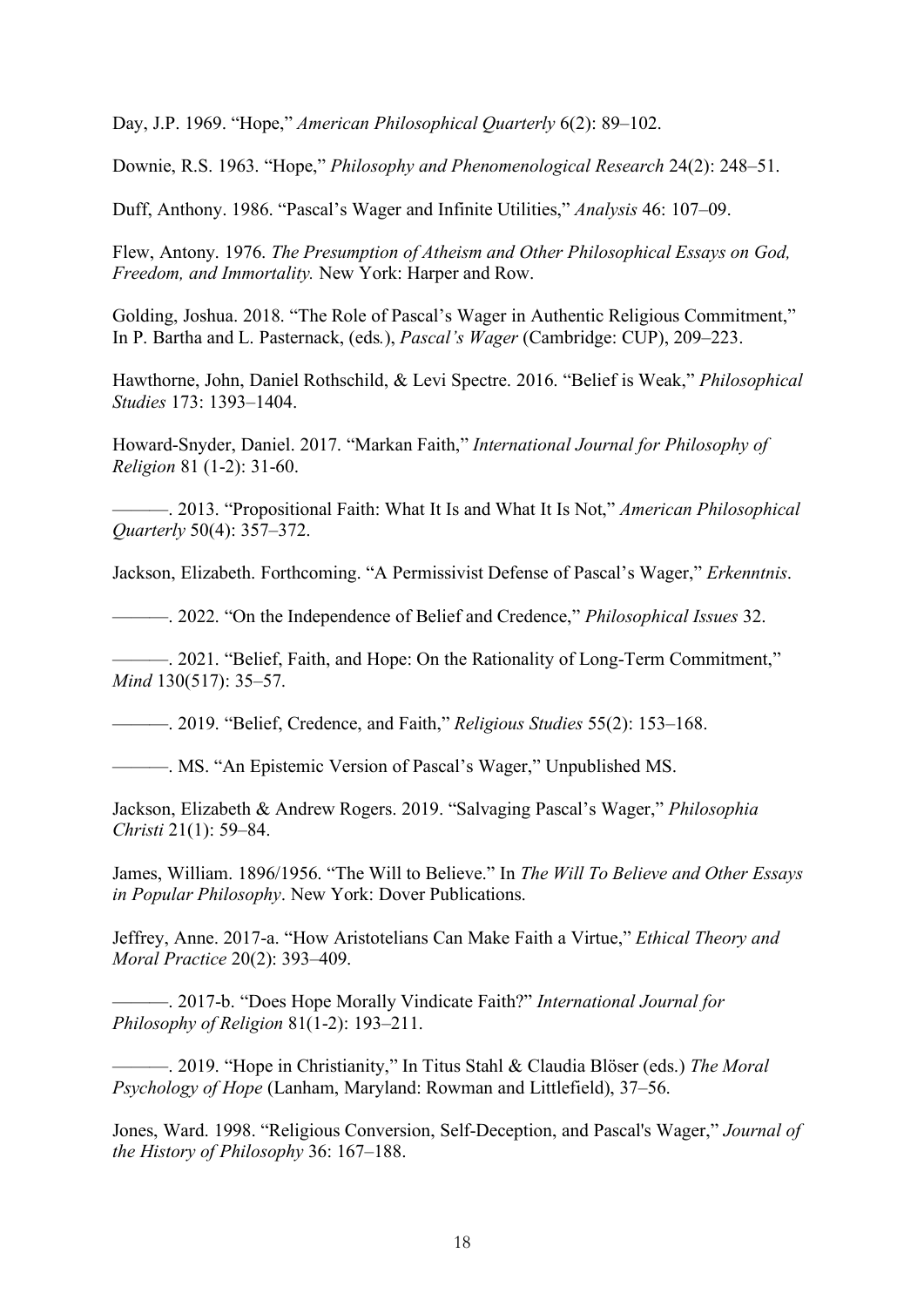Jordan, Jeff. 2006. *Pascal's Wager: Pragmatic Arguments and Belief in God*. Oxford: OUP.

———. 1998. "Pascal's Wager Revisited," *Religious Studies* 34: 419–431.

———. 1991. "The Many-gods Objection and Pascal's Wager," *The International Philosophical Quarterly* 31: 309–17.

Kadlac, Adam. 2015. "The Virtue of Hope," *Ethical Theory and Moral Practice* 18(2): 337– 354.

Kraay, Klaas. 2018. *Does God Matter? Essays on the Axiological Consequences of Theism.* New York: Routledge.

———. 2021. *The Axiology of Theism*. Cambridge: CUP.

Lougheed, K. 2020. *Four Views on the Axiology of Theism: What Difference Does God Make?* Bloomsbury.

Mackie, J.L. 1982. *The Miracle of Theism*: *Arguments for and against the Existence of God.* Oxford: OUP.

Maher, Patrick. 1993. *Betting on Theories*. Cambridge: CUP.

Malcolm, Finlay & Michael Scott. 2016. "Faith, Belief, and Fictionalism," *Pacific Philosophical Quarterly* 98: 257–274.

———. 2021. "True Grit and the Positivity of Faith," *European Journal of Analytic Philosophy* 17(1): 5–32.

Martin, Adrienne M. 2013. *How We Hope: A Moral Psychology*. Princeton: Princeton University Press.

McKaughan, D. 2017. "On the Value of Faith and Faithfulness," *International Journal for Philosophy of Religion* 81(1-2): 7–29.

Meirav, Ariel. 2009. "The Nature of Hope," *Ratio* 22(2): 216–33.

Milona, Michael. 2019. "Finding Hope." *The Canadian Journal of Philosophy* 49(5): 710– 729.

Mugg, Joshua. 2016. "In Defence of the Belief-Plus Model of Faith," *The European Journal for Philosophy of Religion* 8(2): 201–219.

Oppy, Graham. 1991. "On Rescher on Pascal's Wager," *The International Journal for Philosophy of Religion* 30: 159–68.

Pettit, Phillip. 2004. "Hope and Its Place in Mind," *The Annals of the American Academy of Political and Social Science* 592(1): 152–165.

Pojman, L. 1986. "Faith Without Belief?" *Faith and Philosophy* 3(2): 157-176.